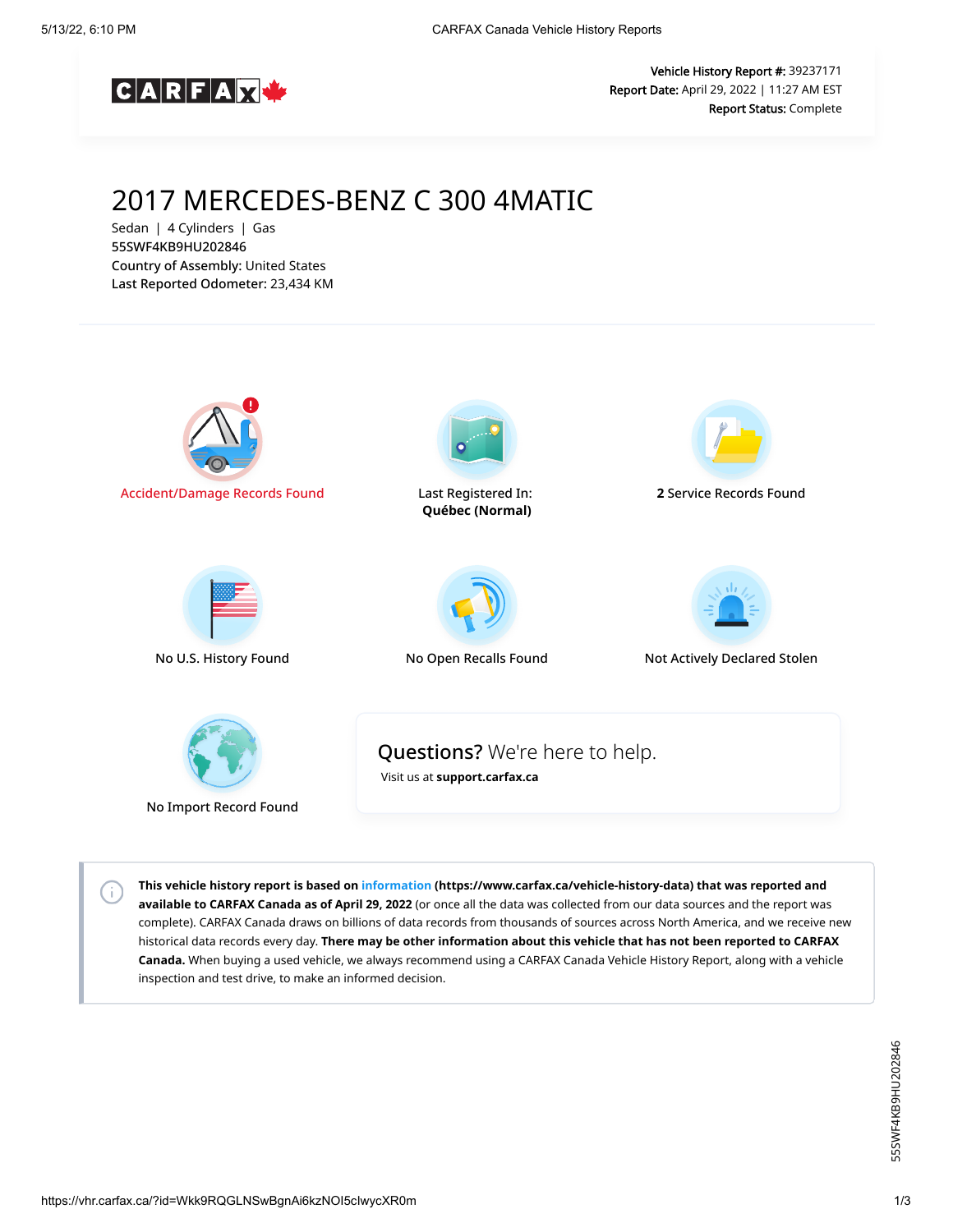# **Vehicle History Report**



| <b>INCIDENT DATE</b> | <b>DETAILS</b>                                               | <b>AMOUNT</b> |  |  |
|----------------------|--------------------------------------------------------------|---------------|--|--|
| <b>@</b> 2017 Jun 22 | Montreal, Québec, Canada                                     |               |  |  |
|                      | <b>Estimate:</b> Left Rear Side   Estimate Date: 2017 Jun 27 | \$10,218.05   |  |  |
| <b>@</b> 2019 Apr 16 | Laval, Québec, Canada                                        |               |  |  |
|                      | <b>Estimate:</b> Front Center   Estimate Date: 2019 Apr 18   | \$1,714.84    |  |  |

# Registration

 This vehicle has been registered in the province of **Québec** in **Canada** with **Normal** branding. **We checked for:** Inspection Required, Normal, Non-repairable, Rebuilt, Salvage and Stolen.

#### Service Records

| <b>DATE</b> | <b>ODOMETER</b> | <b>SOURCE</b>                                | <b>DETAILS</b>                                                     |
|-------------|-----------------|----------------------------------------------|--------------------------------------------------------------------|
| 2017 Jan 26 |                 | Mercedes-Benz Laval<br>Laval, Québec, Canada | Vehicle serviced<br>Pre-delivery inspection completed<br>$\bullet$ |
| 2017 Mar 7  |                 | Mercedes-Benz Laval<br>Laval, Québec, Canada | Vehicle serviced<br>Pre-delivery inspection completed<br>$\bullet$ |

## Open Recalls

 No safety recall information available as of the date/time that this report was generated. For additional safety recall information and nonsafety related recall campaigns, please contact MERCEDES-BENZ or visit **[Mercedes Benz's website.](https://www.mercedes-benz.ca/en/recalls)**

### Stolen Vehicle Check

 $\bullet$  This vehicle is not actively declared stolen.

### Detailed History